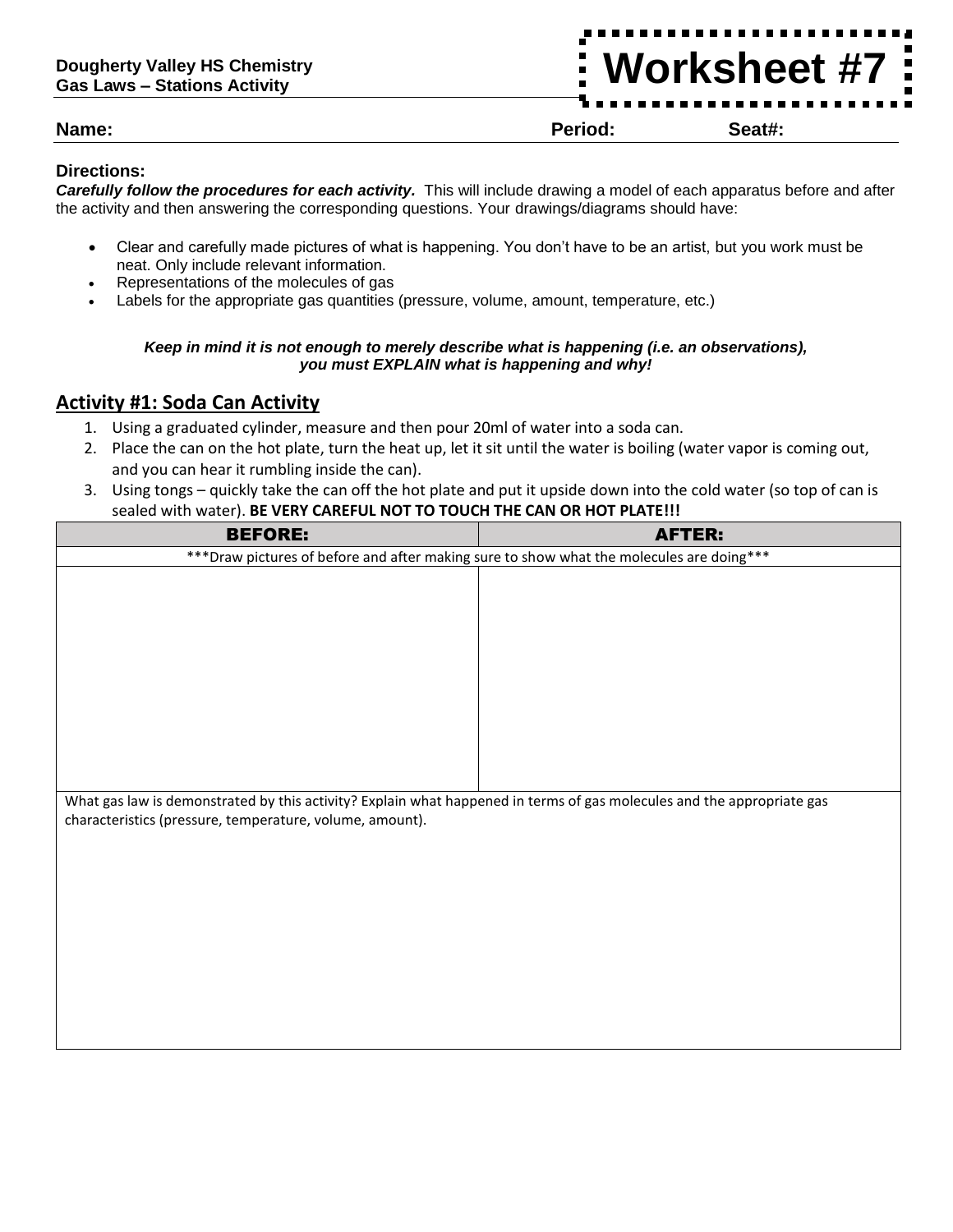#### **Activity #2: Cartesian Diver**

Observe the apparatus and sketch a diagram. Using your hand, gently squeeze the bottle and record your observations. **DO NOT PICK UP THE BOTTLE, OR TURN THE BOTTLE UPSIDE DOWN.**

Hint: look closely at the air bubble inside the diver!

| <b>BEFORE:</b>                                                                                                         | <b>AFTER:</b> |
|------------------------------------------------------------------------------------------------------------------------|---------------|
| *** Draw pictures of before and after making sure to show what the molecules are doing with arrows for pressure***     |               |
|                                                                                                                        |               |
|                                                                                                                        |               |
|                                                                                                                        |               |
|                                                                                                                        |               |
|                                                                                                                        |               |
|                                                                                                                        |               |
|                                                                                                                        |               |
|                                                                                                                        |               |
|                                                                                                                        |               |
| What gas law is demonstrated by this activity? Explain what happened in terms of gas molecules and the appropriate gas |               |
| characteristics (pressure, temperature, volume, amount).                                                               |               |
|                                                                                                                        |               |
|                                                                                                                        |               |
|                                                                                                                        |               |
|                                                                                                                        |               |
|                                                                                                                        |               |
|                                                                                                                        |               |
|                                                                                                                        |               |
|                                                                                                                        |               |

# **Activity #3: Marshmallow Madness**

Place a marshmallow into the syringe and replace the plunger. Close the stopcock, then push on the plunger and record your observations. **Do NOT BREAK THE SYRINGES PLEASE!!!!**

| <b>BEFORE:</b>                                                                                                         | <b>AFTER:</b> |
|------------------------------------------------------------------------------------------------------------------------|---------------|
| *** Draw pictures of before and after making sure to show what the molecules are doing with arrows for pressure***     |               |
|                                                                                                                        |               |
|                                                                                                                        |               |
|                                                                                                                        |               |
|                                                                                                                        |               |
|                                                                                                                        |               |
|                                                                                                                        |               |
|                                                                                                                        |               |
|                                                                                                                        |               |
|                                                                                                                        |               |
| What gas law is demonstrated by this activity? Explain what happened in terms of gas molecules and the appropriate gas |               |
| characteristics (pressure, temperature, volume, amount).                                                               |               |
|                                                                                                                        |               |
|                                                                                                                        |               |
|                                                                                                                        |               |
|                                                                                                                        |               |
|                                                                                                                        |               |
|                                                                                                                        |               |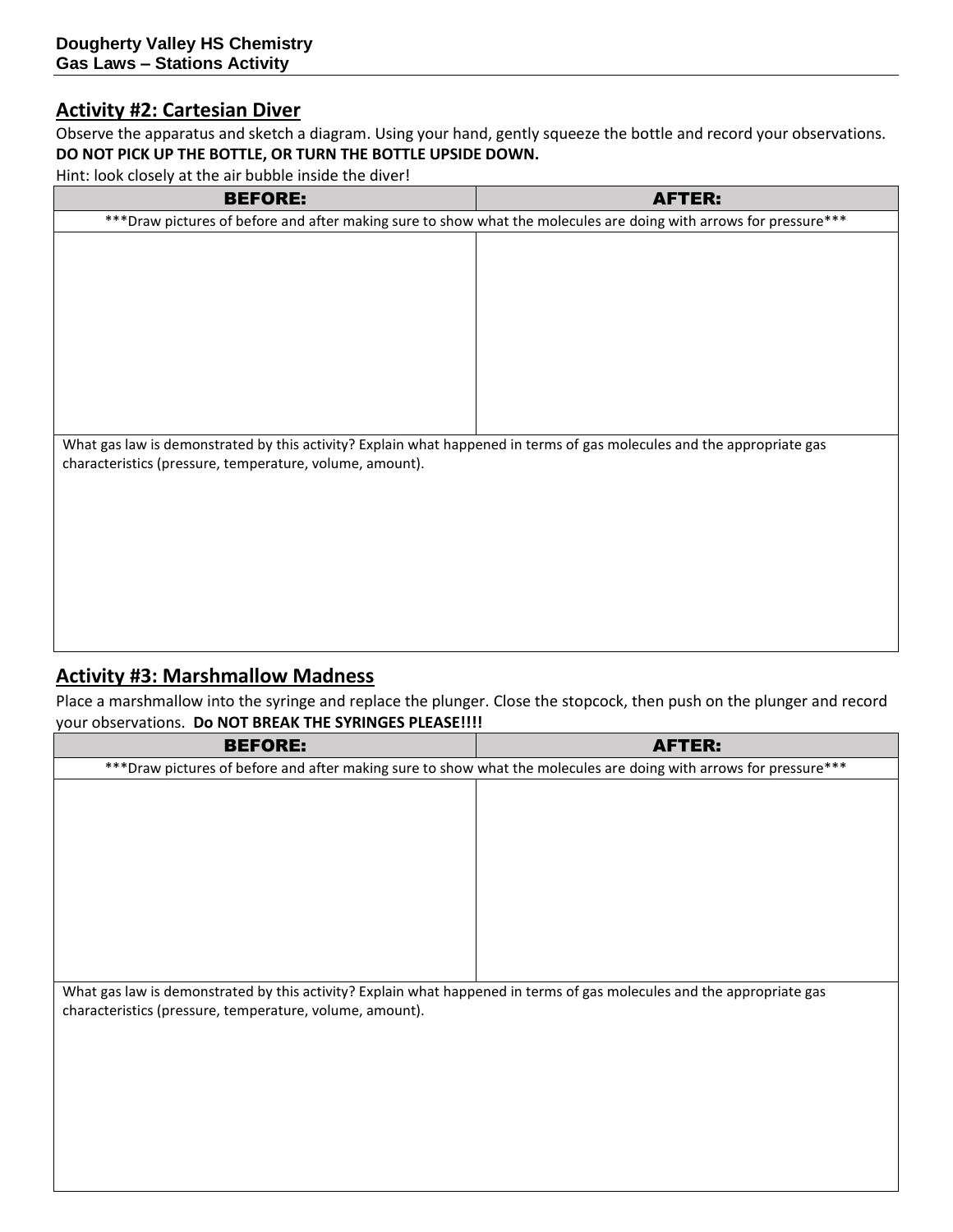#### **Activity #4: Fizz keeper**

Place the fizz keeper on top of a 2L bottle with a thermometer inside. Record the initial temperature. Pump the fizz keeper until you see a change on the thermometer. **STOP ONCE YOU SEE A TEMPERATURE CHANGE! DO NOT KEEP GOING! BE VERY CAREFUL NOT TO POINT THE PRESSURIZED BOTTLE AT YOUR FACE OR ANYONE ELSE.** Record the new temperature. Release the pressure, leave the bottle open for the next group.

| <b>BEFORE:</b>                                                                                                     | <b>AFTER:</b> |
|--------------------------------------------------------------------------------------------------------------------|---------------|
| *** Draw pictures of before and after making sure to show what the molecules are doing***                          |               |
|                                                                                                                    |               |
|                                                                                                                    |               |
|                                                                                                                    |               |
|                                                                                                                    |               |
|                                                                                                                    |               |
|                                                                                                                    |               |
|                                                                                                                    |               |
|                                                                                                                    |               |
|                                                                                                                    |               |
| What gas law is demonstrated by this activity? Explain what happened in terms of gas molecules and the appropriate |               |
| gas characteristics (pressure, temperature, volume, amount).                                                       |               |
|                                                                                                                    |               |
|                                                                                                                    |               |
|                                                                                                                    |               |
|                                                                                                                    |               |
|                                                                                                                    |               |
|                                                                                                                    |               |
|                                                                                                                    |               |

## **Activity #5: Candlelight**

Fill the bottom of the pie pan with water. Light the candle carefully with the matches. Place the graduated cylinder upside down on top of the candle. **DO NOT PUT USED MATCHES IN THE TRASH! GET THEM WET BEFORE YOU PUT THEM IN THE TRASH!** Wash any soot off the cylinder.

| <b>BEFORE:</b>                                                                                                         | <b>AFTER:</b> |
|------------------------------------------------------------------------------------------------------------------------|---------------|
|                                                                                                                        |               |
|                                                                                                                        |               |
|                                                                                                                        |               |
|                                                                                                                        |               |
|                                                                                                                        |               |
|                                                                                                                        |               |
|                                                                                                                        |               |
|                                                                                                                        |               |
| What gas law is demonstrated by this activity? Explain what happened in terms of gas molecules and the appropriate gas |               |
| characteristics (pressure, temperature, volume, amount).                                                               |               |
|                                                                                                                        |               |
|                                                                                                                        |               |
|                                                                                                                        |               |
|                                                                                                                        |               |
|                                                                                                                        |               |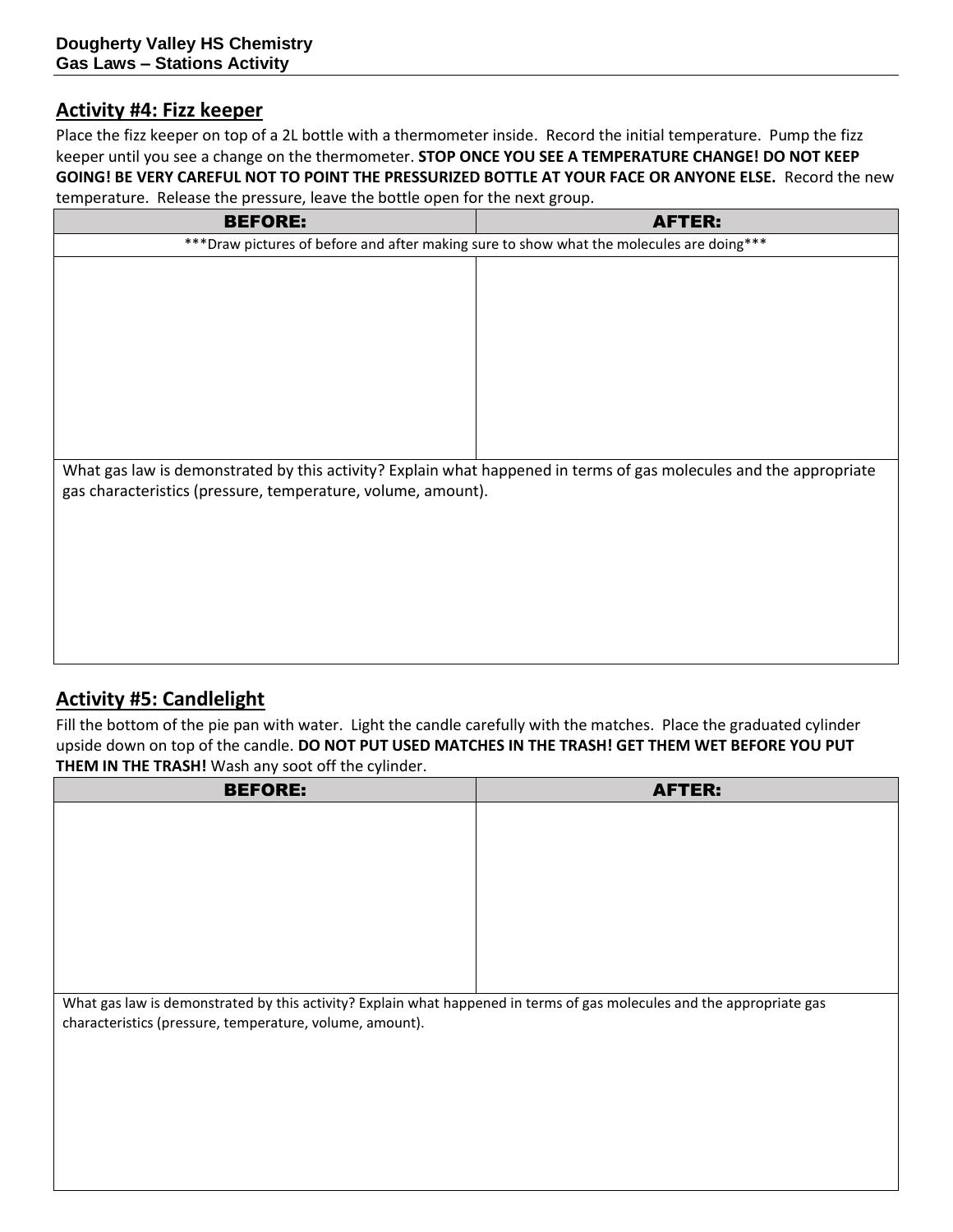#### **Activity #6: Alka Seltzer**

Fill an Erlenmeyer flask to the top with tap water. Obtain an Alka Seltzer tablet and **GENTLY** crush with the mortar and pestle. Get a large, round balloon and place the tablet powder inside. Then carefully attach the balloon to the flask (balloon hangs to side). **SOMEONE NEEDS TO HOLD THE FLASK WHILE SOMEONE ELSE PUTS THE BALLON ON SO THE FLASK DOESN'T TIP OVER AND BREAK!** Place the balloon upright to start the reaction. After all bubbling stops, place the system on the electronic balance. Record this mass. Grab the top of the balloon and flatten a small section. Make a small cut in the balloon and slowly release the gas. Record the new mass. Be sure that no water leaves the balance. Record the room temperature and pressure.

|    | <b>Data</b>                            | <b>Before</b>                                                          |
|----|----------------------------------------|------------------------------------------------------------------------|
| 1. | Mass of system before releasing gas:   | *** Draw a picture making sure to show what the molecules are doing*** |
|    |                                        |                                                                        |
| 2. | Mass of system after puncturing        |                                                                        |
|    | balloon:                               |                                                                        |
|    |                                        |                                                                        |
| 3. | Mass of gas (subtract 1 from 2 above): |                                                                        |
|    |                                        | <b>After</b>                                                           |
|    |                                        | *** Draw a picture making sure to show what the molecules are doing*** |
| 4. | Room temperature (in Kelvin):          |                                                                        |
| 5. | Atmospheric Pressure (in mm Hg):       |                                                                        |
|    |                                        |                                                                        |

The pressure inside the balloon is equal to atmospheric pressure, which includes both  $CO<sub>2</sub>$  and water vapor. Find the value for water vapor at this temperature and subtract this from atmospheric pressure. You now have the pressure of your gas. Convert this to atmospheres:

What gas law is demonstrated by this activity? Explain what happened in terms of gas molecules and the appropriate gas characteristics (pressure, temperature, volume, amount).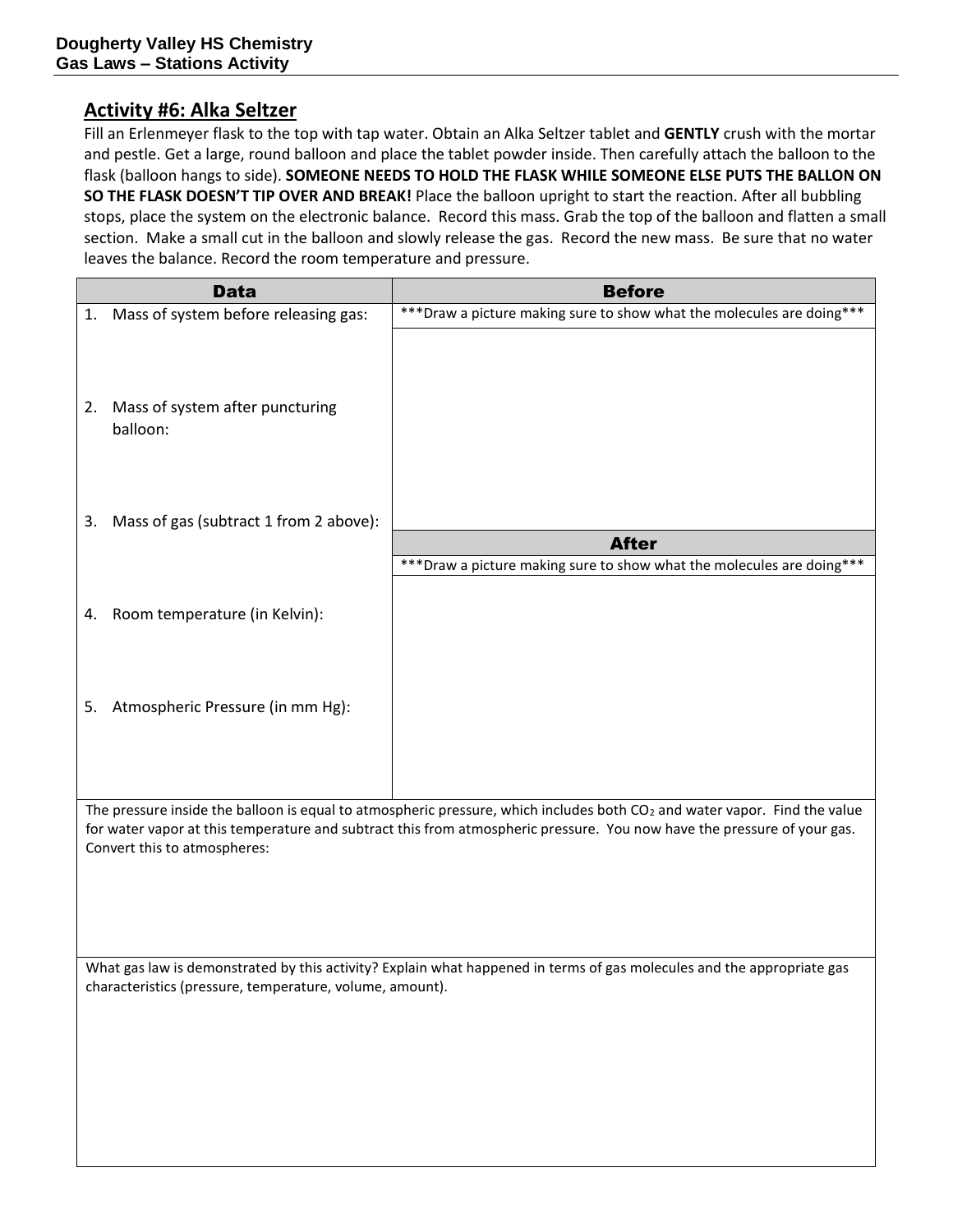#### **Activities #7-9**

We are not able to do these in class. Please watch the videos so you can still witness the activity! Scan the QR codes and watch the corresponding video. Draw a diagram of the before and after.



https://tinyurl.com/yblcd4pt





<https://tinyurl.com/nj7w9uy><https://tinyurl.com/y7st9789>

## **Activity #7: Egg in a Bottle**

Scan the QR code and watch the corresponding video. Draw a diagram of the before and after.

| <b>BEFORE:</b>                                                                                                         | <b>AFTER:</b> |
|------------------------------------------------------------------------------------------------------------------------|---------------|
|                                                                                                                        |               |
|                                                                                                                        |               |
|                                                                                                                        |               |
|                                                                                                                        |               |
|                                                                                                                        |               |
|                                                                                                                        |               |
|                                                                                                                        |               |
|                                                                                                                        |               |
| What gas law is demonstrated by this activity? Explain what happened in terms of gas molecules and the appropriate gas |               |
| characteristics (pressure, temperature, volume, amount).                                                               |               |
|                                                                                                                        |               |
|                                                                                                                        |               |
|                                                                                                                        |               |
|                                                                                                                        |               |
|                                                                                                                        |               |
|                                                                                                                        |               |